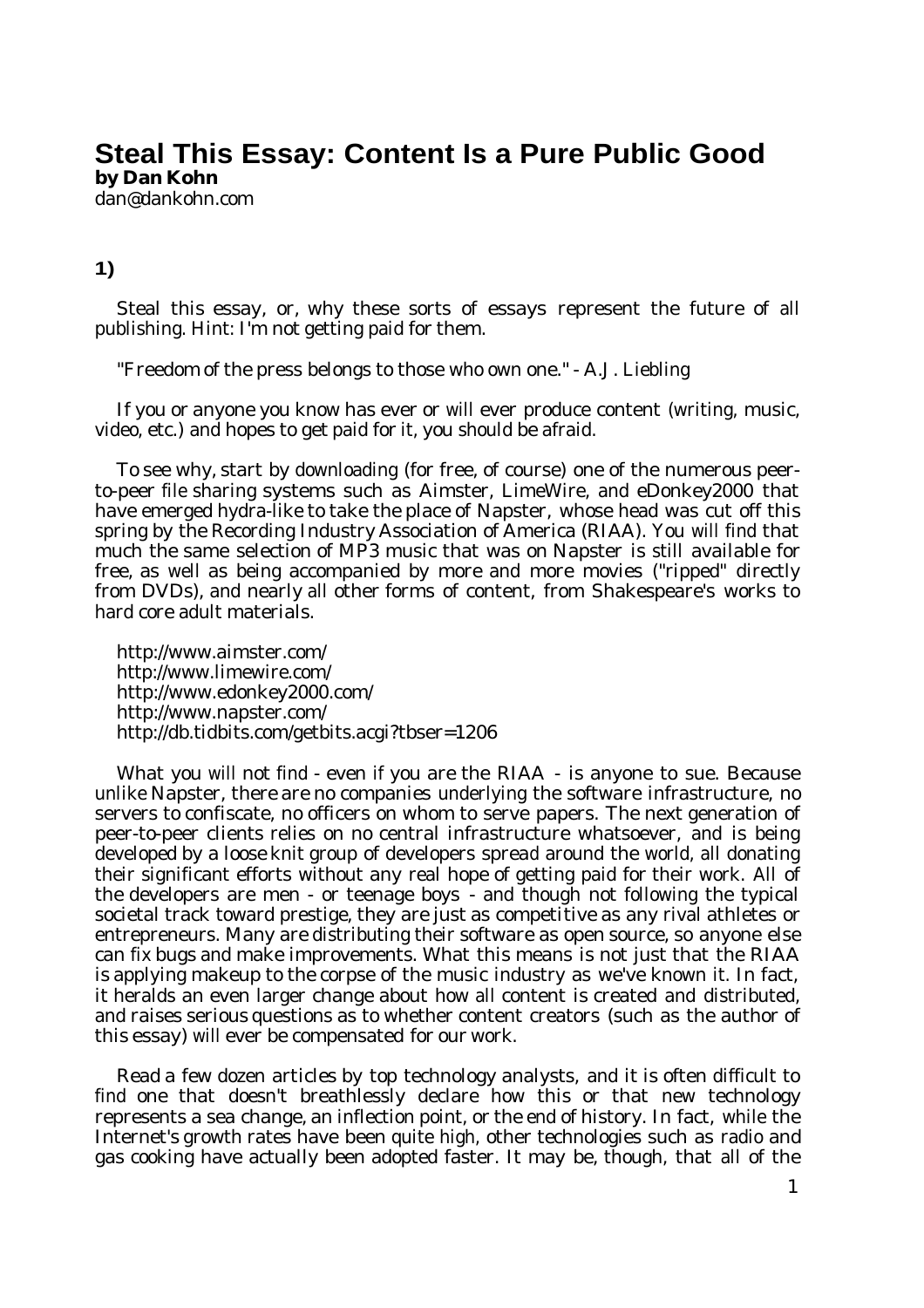hype surrounding the digital duplication and peer-to-peer distribution of content actually underestimates the impact on the authors and publishers of music, movies, and written works.

Put simply, in a world where there are essentially no costs to replicate content and it is effectively impossible to stop anyone from doing so at will, the current economic model underpinning content creation will be dead. Despite the protestations of lawyers, (certain) rock bands, and legislatures (all on the same losing side, oddly enough), we are entering that brave new world.

If, as this hard technology determinist viewpoint suggests, content is destined to be free - i.e., the content creators and publishers will not be directly compensated the way they are today when you make a purchase from your local CD store - then the real question is what system could replace the content compensation system that has worked quite well for the last 300 years. However, implementing revenue models for infinitely redistributable goods is not an entirely novel question, and there are several economic models that can support the creation of content. What there may not be is enough revenue to support the publishers of that content in addition to the authors, which helps explain why the RIAA is so eager to thwart digital distribution. When an ecosystem undergoes severe environmental changes, certain organisms that were previously essential - like the cyanobacteria that originally converted carbon dioxide to oxygen, or the record companies' A&R men may recede to minor ecological niches.

Economists have a term for what digital goods have become. Items are "nonrival" when we can all make use of them without anyone having to give them up. If I copy your CD, you're none the worse for it (nonrival), but if I steal your car, you will probably be upset (rival). Goods are "nonexcludable" when it becomes impractical to stop everyone from making use of the item, once one person can. It is infeasible, for instance, to stop additional viewers of broadcast television (nonexcludable), while it is very feasible to stop additional moviegoers from entering a theater (excludable). Economists call nonrival, nonexcludable items "pure public goods," although the name does not imply that public goods can be provided only by the government.

Lighthouses are a classic pure public good. They are nonrival because each additional ship does not reduce the light available to the others. They are nonexcludable because any ship sailing by can see them. There are cases in New England two centuries ago of shipping guilds building privately managed lighthouses, even though the services couldn't be withheld from non-members. Most medical research and nearly all basic scientific research today is a pure public good, although for exactly this reason it is often financed (at least indirectly) by the government. Other textbook public goods are national defense, mosquito control, and public radio. In each case, the cost of providing the item to one consumer is the same as providing it to any number of consumers (nonrival), and it is impractical to stop anyone from making use of the good (nonexcludable). The table below provides some examples.

|         | EXCLUDABLE   | NONEXCLUDABLE            |
|---------|--------------|--------------------------|
| R TVAI. | car, Walkman | unmanaged fishing rights |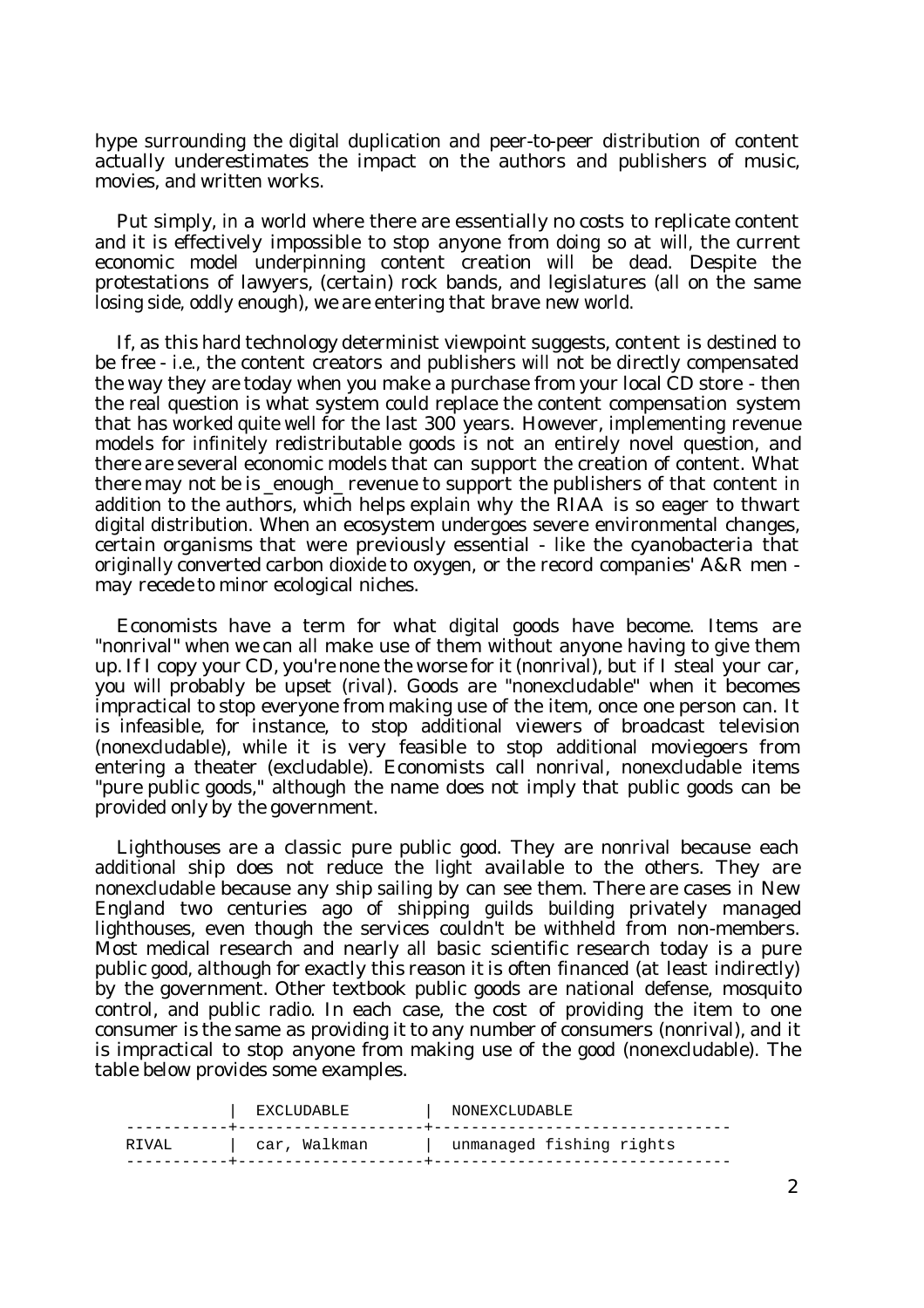| NONRIVAL | movie in a movie<br>theater, concert | lighthouses, national defense,<br>mosquito control |
|----------|--------------------------------------|----------------------------------------------------|
|          | in a large hall                      |                                                    |

If content is becoming a pure public good, it will necessitate a radical rethinking of the recording industry's claim that copying content is stealing. We as a society react very differently toward the unpaid use of rival versus nonrival goods. Think of the punishment inflicted, for example, on those who steal cars versus those who listen to public radio without contributing to the fund drives. Of course, whether a good is rival or not is beside the point if you can successfully exclude people who don't pay. (Ask Microsoft, whose cost for selling one copy of Office is approximately the same as selling 100 million copies (nonrival), but which has used informant tactics and large legal penalties to make their software very excludable, at least for businesses.)

The lawyers representing the recording and movie industry are well aware of the threat to their business models of digital content, and they believe they have already developed the answer: encryption. Encryption represents the music industry's last, best hope of maintaining their product as excludable. Why they are wrong, and content protection is doomed to failure, will have to wait for the next essay.

## **2)**

"Doveriai no proveriai." (Trust but verify.) - Russian proverb, as quoted by Ronald Reagan

Even as content becomes a public good, content creators (or at least the publishing and recording industries that claim to represent them) have been led to believe that encryption can protect their revenue streams. As I noted in the first of these essays, they are lambs being led to the slaughter.

#### <http://db.tidbits.com/getbits.acgi>?tbart=06604

Why is all content becoming a public good? It has realistically been nonrival for some time now, meaning that I can copy your CD of music or software for a few pennies or less, and you are in no way disadvantaged. (Of course, the author of that content may feel quite disadvantaged by this "theft," but as long as I don't scratch your CDs, there's no reason for you to care that I borrowed them for a few minutes.) In fact, the central concept of digitization - converting all content to streams of zeros and ones - entails making it infinitely copyable without any loss of quality, the very essence of nonrival goods.

What has only become clear in the last couple years (although the Recording Industry Association of America - the RIAA - still has its head in the sand) is that digital content is also nonexcludable. Of course, tens of millions of dollars have been spent on a variety of means to make digital content uncopyable. Supposedly unremovable watermarks are embedded in images to detect copies (e.g., SDMI and Macrovision), content is encrypted so that it can only be viewed through an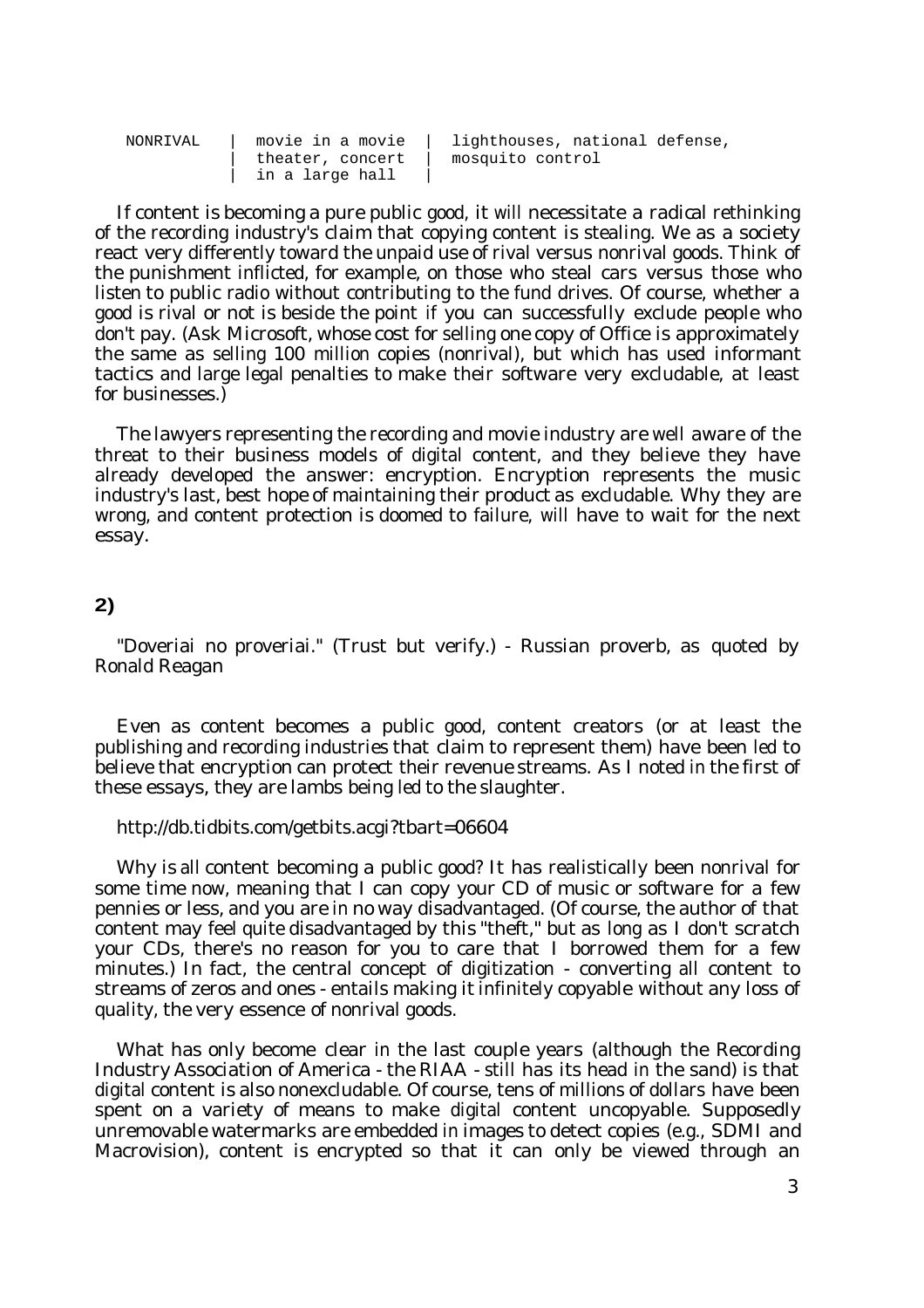authorized player (e.g., DVD CSS and Microsoft's and Real Network's digital rights management systems being used in the music industry's Napster competitors, PressPlay and MusicNet), or some form of registration is required for activation (e.g., Office and Windows XP).

<http://www.riaa.org/> <http://www.sdmi.org/> <http://www.macrovision.com/> <http://www.dvdcca.org/> <http://www.pressplay.com/> <http://www.musicnet.com/>

### **Encryption Is Ultimately Futile**

The problem with the security of these approaches is that, as cryptographer Bruce Schneier points out, there are basically only two types of users: regular ones against whom any form of copy protection will work, and experienced hackers, whom no form of technology can stop. Your technophobe mother represents the first category, and your geeky nephew exemplifies the members of the second category. Why can't the hackers be stopped by encryption? If the challenge were just to transfer a file from one point to another without letting someone get to see its contents, encryption is up to the job. But, consumers don't listen to or watch encrypted versions of content. (I have, and it looks like static). They watch the regular, unencrypted version. So, somewhere close to the user, the content must be decrypted. And that decryption process typically runs on a PC, where experienced hackers can watch it work one instruction at a time, and change those instructions to enable the unencrypted content to be copied.

Phrased differently, as long as the intention is ultimately to deliver the content to the customer (and hopefully even the RIAA is still trying to do that), then it's impossible to stop wily hackers from getting at the content in its unencrypted form and having their way with it. "Trying to secure [digital goods] is like trying to make water not wet," Schneier said recently. "Bits are copyable by definition."

In early 2000, a 16-year-old in Norway named Jon Johansen was upset because he wanted to be able to play DVD movies in his Linux box's DVD drive, but the movie industry had not authorized any players for Linux. So, working with several anonymous contacts on the Internet, he cracked the copy protection scheme used by all DVDs, enabling them to be played on his machine and, incidentally, to be copied endlessly and perfectly. (The Norwegian police actually confiscated his computer at the request of the Motion Picture Association of America several days after he distributed the code on the Internet, providing a classic example of tardy barn door closing.) More to the point, one could ask what chance any copy protection scheme has, when random 16-year-olds with an Internet connection can succeed in breaking it in their spare time.

But the news for authors such as myself, who might want to get paid for our work, gets worse. There are many in the music industry who believe that a 98 percent copy protection rate would be just fine, the same way that department stores calculate a presumed level of spoilage (i.e., stolen goods) in their inventories.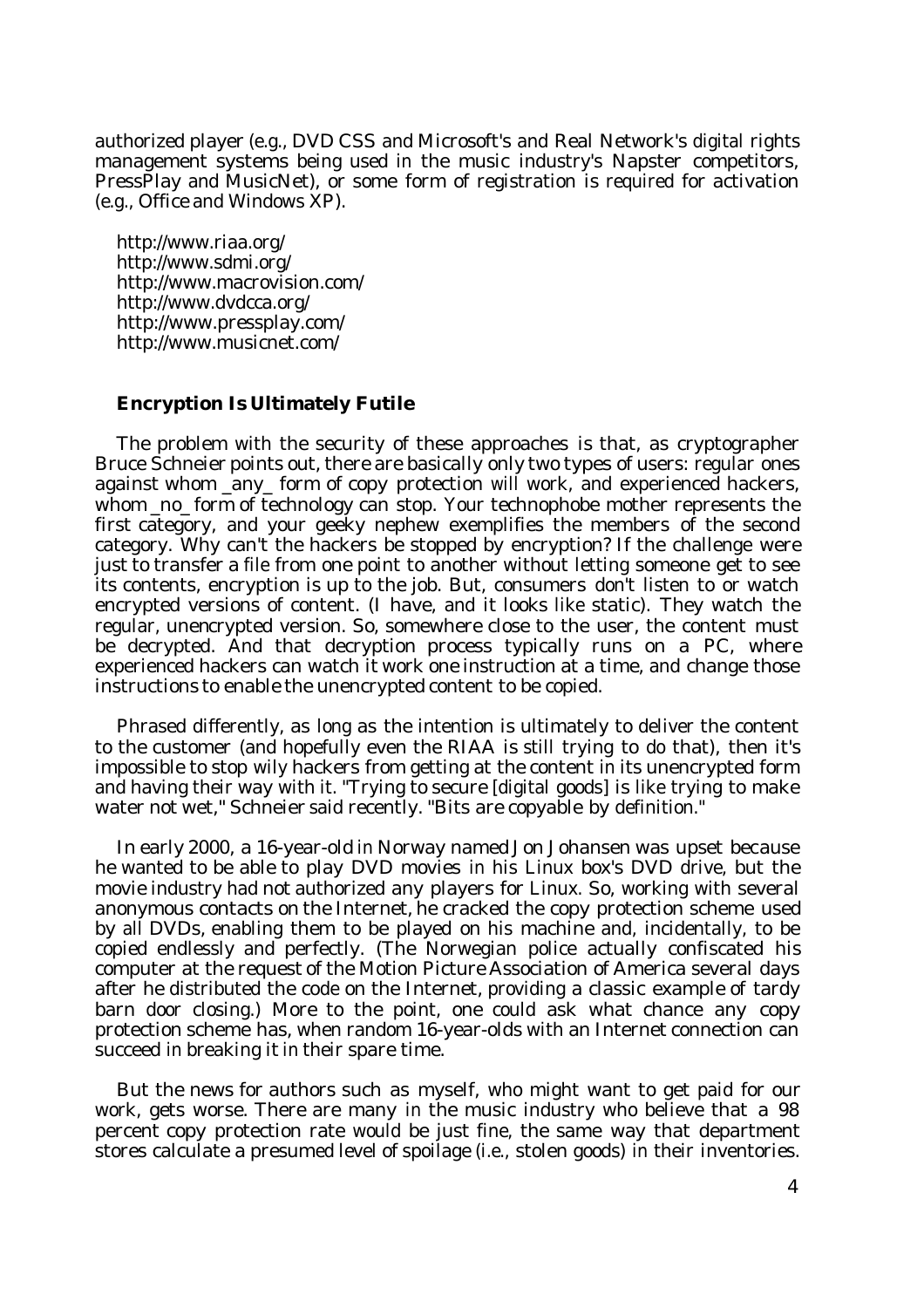That works for department stores because their goods are rival, so that even if a few shoplifters get their items for free, everyone else still has to pay. The problem for the RIAA is that nonrival content means crack once, run everywhere. That is, all it takes is one smart hacker to defeat the copy protection schemes for everyone. Then, your nephew can either distribute his hacks in an easy to use format that even your mother can install, or, more directly, he can just distribute the unencrypted content.

#### **Advertising Support?**

If content can't be made excludable (and thus easily charged for) via encryption, perhaps there are other ways to build business models around content. What about advertising? After all, broadcast television is essentially nonrival and nonexcludable, and it's financed by advertising. Unfortunately, no. First, as they have become ubiquitous, banner ads have dropped dramatically in effectiveness, as measured by click-through rates, which have fallen from 4 percent to 0.1 percent. This is not too surprising, given that most people hate banner ads and do everything to try to ignore them. Ad rates for some large sites have fallen correspondingly from  $40$  cents per impression to less than  $0.1$  cents, one of the primary causes of the many new applications of former dot-com employees for Starbucks barista positions.

And for content providers, the news grows still worse. The downturn in the economy has made it harder, particularly for publications without loyal readers, to attract advertisers, even at the lower ad rates. Then there's software such as WebWasher that automatically detects the banner ads on any given Web page and strips them out, which incidentally causes the page to load faster (just as a 30 minute television sitcom can be viewed in 22 minutes without the ads). Ad blocking software replaces the ads that are supposed to be funding the content with blank space, which is what content providers' revenue models are starting to look like. The software is not perfect, but it's getting better and is already effective enough to strike fear into the hearts of content publishers and advertisers.

#### <http://www.webwasher.com/en/products/wwash/functions.htm>

Even the soap companies that have funded so many years of daytime drama may start reconsidering their advertising budgets over the next decade, as digital video recorders such as TiVo become increasingly common. These enable viewers to have their favorite shows easily stored to a hard drive, where they can be conveniently replayed at the time of the viewer's (rather than the programmer's) convenience. Imagine setting your own viewing schedule rather than having it dictated by snotty network executives in LA and New York. Plus, these devices let you skip right past the commercials with a few clicks of the remote, thereby crumbling the foundations of 50 years of a profitable broadcast industry. New PCbased recorders such as SnapStream even support sharing recorded shows across the Internet, enabling video to take its place next to MP3s on the new peer-to-peer networks that are quickly replacing Napster. Why schedule your evening around a broadcast schedule and sit through brain-numbing commercials, when the show is available whenever you want it with the commercials already edited out? A world full of digital video recorders is one in which the couch potato is liberated from the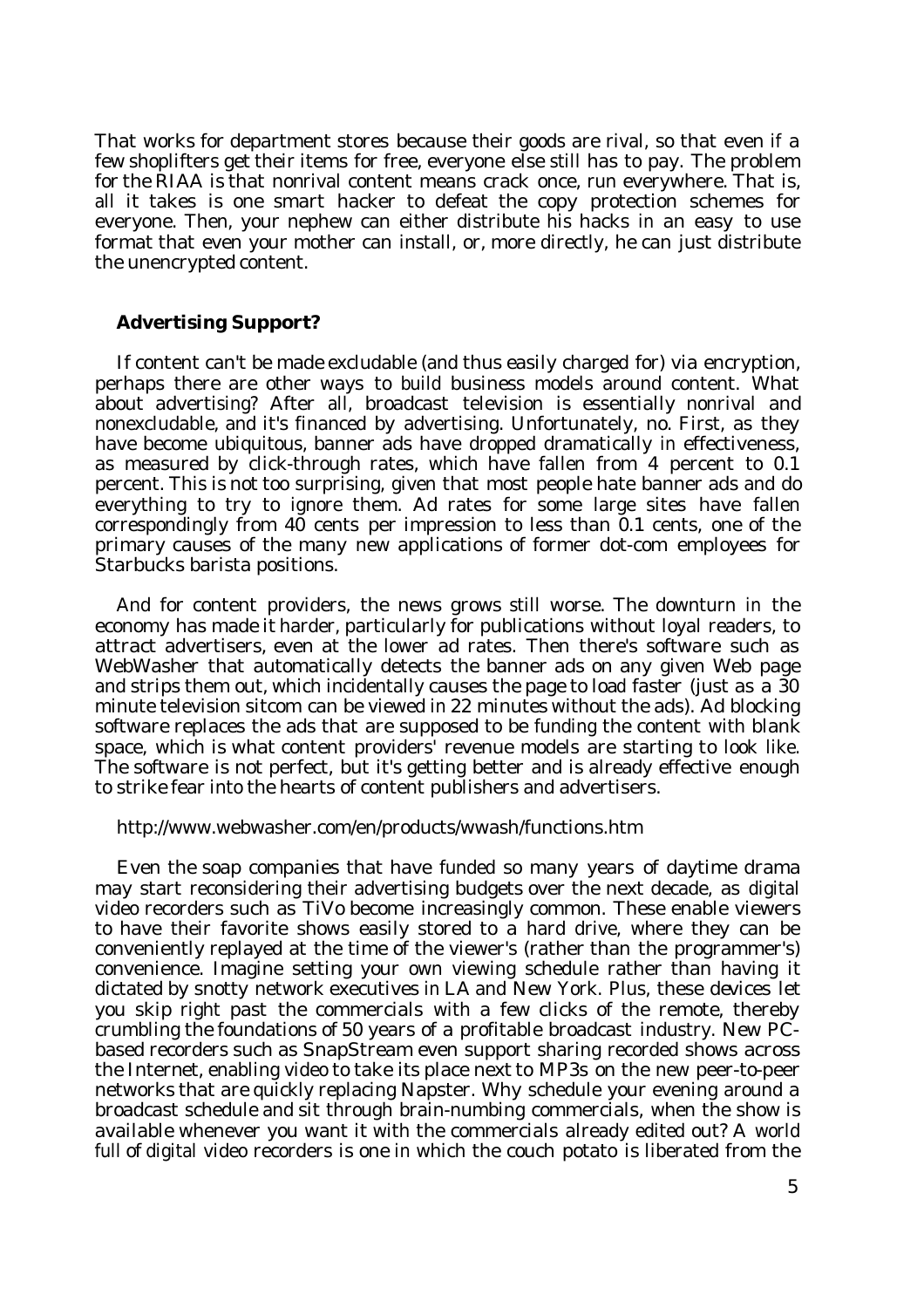slings and arrows of network programming (how dare they put that promising new show against Survivor!), and once again is empowered to make real choices about how, when, and what to watch. [For more on TiVo, see Andrew Laurence's two-part article series "TiVo: Freedom Through Time Shifting" and be sure to read the indepth *TidBITS* Talk discussion on how personal video recorders are changing advertising. -Adam]

<http://www.snapstream.com/> <http://db.tidbits.com/getbits.acgi>?tbser=1204 <http://db.tidbits.com/getbits.acgi>?tlkthrd=1461

Are there any categories of content from which individuals can be excluded? Only two that  $\overline{I}$  can see. The first is showing movies at movie theaters. With a significant investment in digital distribution, and an even bigger investment into physical security at the theater, studios should be able to distribute movies without them immediately being copied onto the Internet (but watch out for those 16-year-old projectionist/hackers). The other category would appear to be Web services, where software is split into components that are loosely coupled and distributed across the Internet. Since you're interacting with numerous other computers, your identity can be continually reaffirmed (what Microsoft is planning with Hailstorm), making it nearly impossible to avoid paying. But any software that supports a disconnected mode (such as an operating system), can be easily (by hacker standards) modified so that it no longer "calls home" to ensure authenticity. The registration system for Windows XP was cracked so that running a simple program will remove the requirement for online activation, six months before the software was even released.

Content won't truly be a pure public good for another ten years or so until broadband home Internet connections are ubiquitous, making it trivial to transfer large files around. But, since the process is already accelerating (Napster began with college students who already have broadband connectivity, and some new peer-to-peer file sharing services are designed explicitly for downloading very large files in the background), it's worth asking why anyone will create content when the old models for getting paid don't work. The answer will have to wait for another essay.

## **3)**

"If consultants had been hired to evaluate the market for printing a decade or two after its invention, they would have concluded that the new technology was vastly overrated. Scribes were already producing the important books efficiently, and the new printers produced mainly the same old texts, such as the *Bible*, which were readily available to the tiny minority who were literate." - Ithiel de Sola Pool

Who will pay for something "free?" It seems obvious that content creation has to be funded somehow, since the next *Jurassic Park* won't be developed during some teenager's free afternoons. Economist Arnold Kling says that "The central paradox of our times is that information wants to be free but people need to get paid."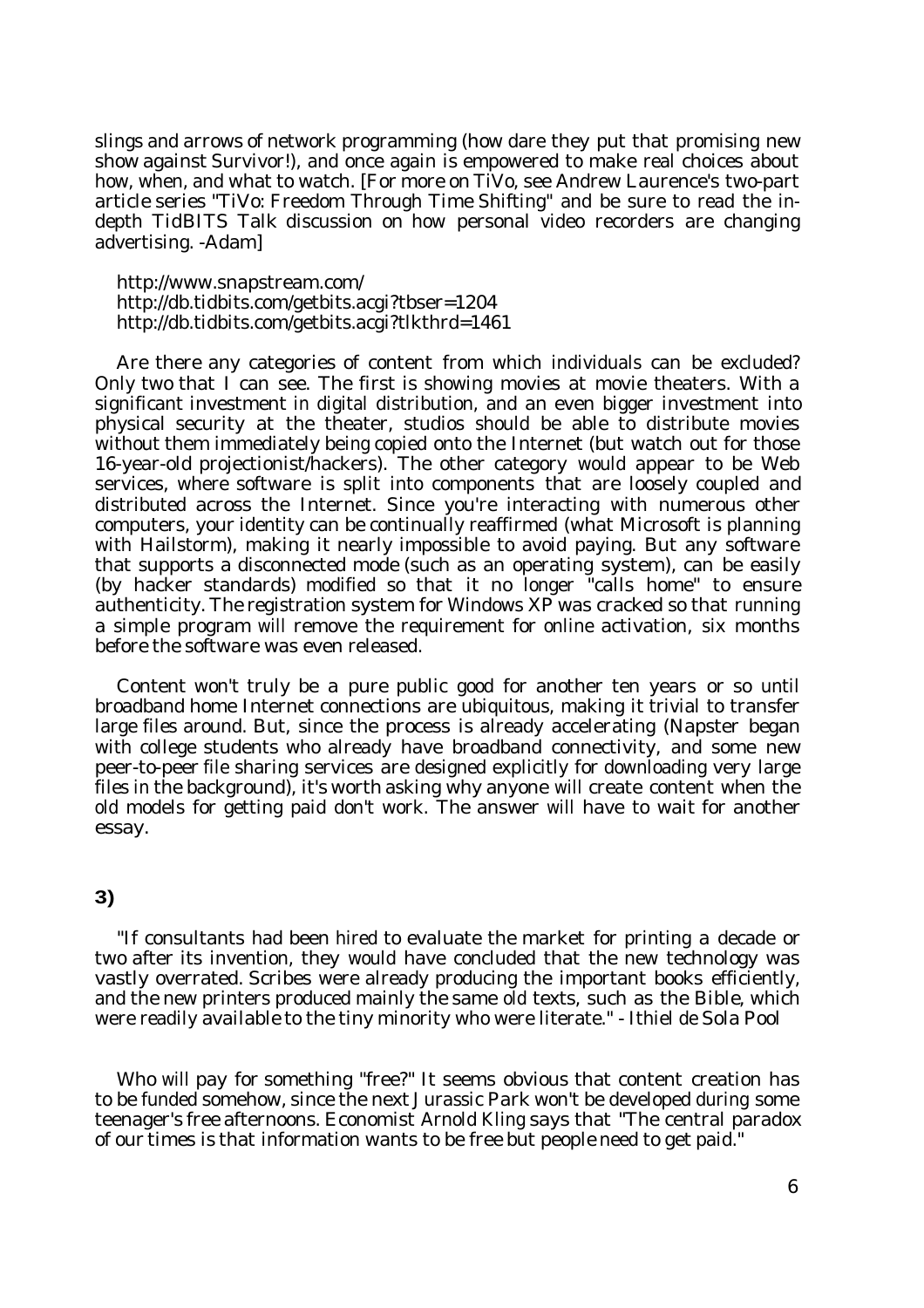Pure public goods have been funded by various means for the last several hundred years, so there should hopefully be some insights by now into how the makers of pure public goods can be compensated for creating their works. For if these options aren't realistic, it is unclear why authors such as this one will continue as ink- stained wretches (well yes, this essay was typed directly into the computer, but you get the idea).

There are four basic ways to fund a public good: the government, micropatronage, funding from non-profit organizations or corporate philanthropy, and the sale of atoms associated with the bits. These are in no way exclusive - it's entirely likely that any given public good may receive funding from more than one of these sources.

#### **Government Support**

Although few people like the idea of the government getting to decide which artists and writers "deserve" to be funded, government support has been the traditional manner to fund public goods. Given the political histrionics surrounding the U.S.'s National Endowment of the Arts, it seems unlikely that this model will scale to fund a much larger supply of content. Neither the public at large nor Jesse Helms himself want to live in a world where the Senator decides which situation comedy or hip-hop band is most deserving of funding.

However, there are alternatives that could enable much larger government funding of content creation without involving the government in picking winners and losers. These measures would be based directly on popularity, so that creators of popular content would be compensated for doing so. For instance, a commercial service called MediaMetrix currently calculates the most popular Web sites, just as Nielsen's delivers ratings on the most popular TV shows. A new government program could offer grants to the authors of the top 1,000 most popular Web sites, MP3s, movies, and so on, encouraging innovation not just in the creation of new content but also in its successful promotion.

<http://www.mediametrix.com/>

#### **Micropatronage**

Don't confuse micropatronage with micropayments, which make no sense for pure public goods. Specifically, if anyone who pays \$1 for a *New York Times* article can redistribute that article endlessly, why would anyone else pay the dollar? Plus, people are mistrustful of the ways micropayment systems have been proposed thus far, due to the fear of fainting spells when reviewing the bill at the end of the month.

Micropatronage entails a return to the content creation system of the 15th century, namely art patronage. The downsides are that artists are open to influence from their patrons (though arguably less than they are by their publishers today) and that content creators need to be matched up with patrons. The advantage is that with the near-zero cost of information distribution, finding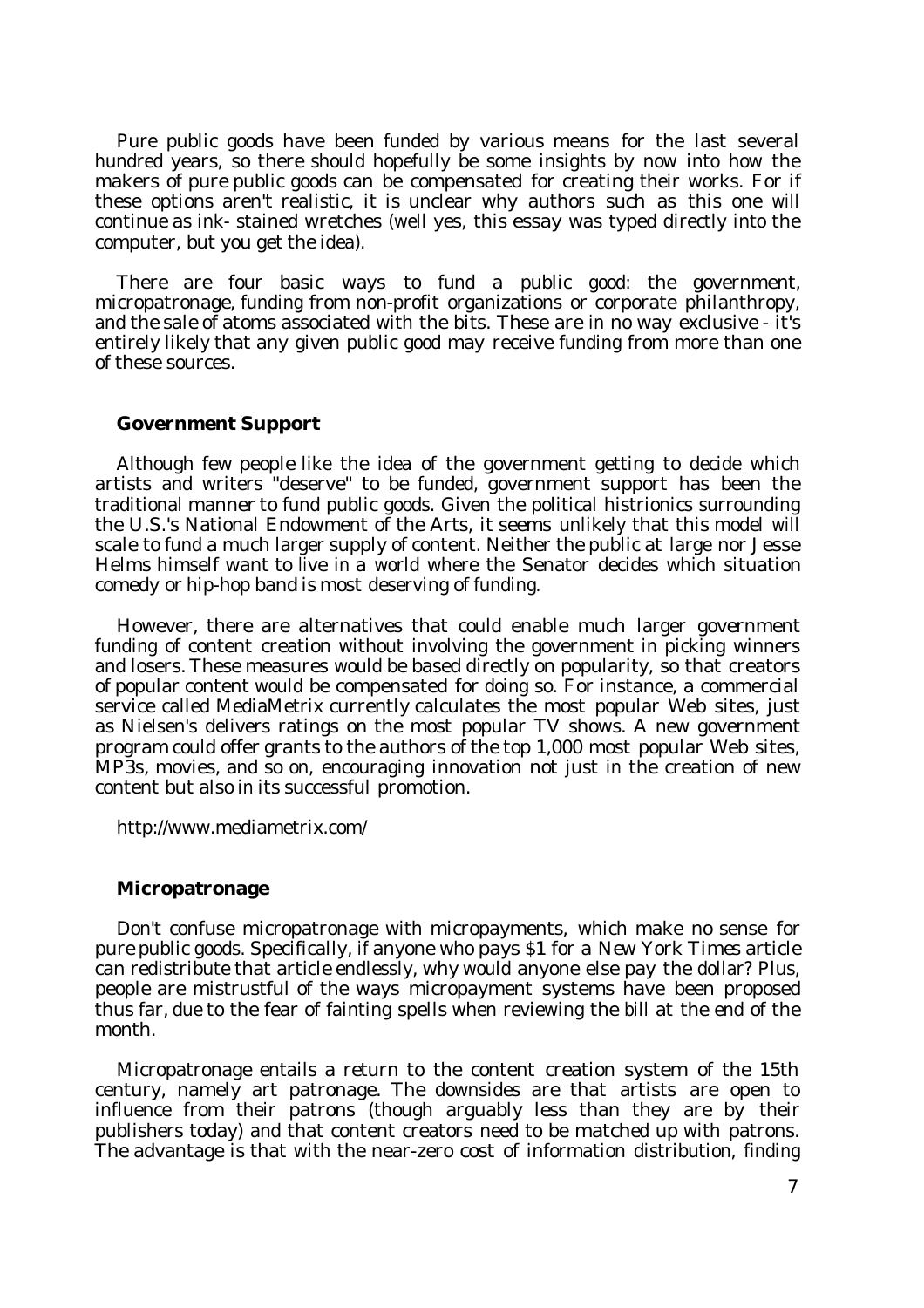patrons becomes simpler, as does having one artist supported by numerous patrons. Thus, rather than the Medicis funding Michelangelo's works, an artist such as Aimee Mann with a small, passionate following could probably find 1,000 individuals willing to donate \$100 a year or more. (The main difference between modern micropatrons and the Medicis is the dramatically smaller likelihood of going from being a patron of the arts to becoming the Pope.)

<http://www.aimeemann.com/>

Is there any model of micropatronage in action today? Yes, public broadcasting. Fund drives for PBS and NPR run into a basic difficulty that they are trying to raise money for a pure public good that is available to everyone. But large numbers of individuals still seem to find the money to donate, even though they could not be excluded from future content for not doing so. (Or phrased differently, their guilt from enjoying PBS or NPR outweighs the economic certainty that no single person's contributions will have any effect on whether they get to continue enjoying this nonexcludable good.)

Mickey Kaus's personal news Web site recently declared profitability (although this is misleading given that he is not charging for his own time), where he is relying on an Amazon-based system to enable readers to become micropatrons. Even *TidBITS* uses micropatronage, with over 700 contributors to date.

<http://www.kausfiles.com/> <http://www.tidbits.com/about/support/contributors.html>

More generally, almost all charitable giving today falls under this model, in which the charitable services (e.g., the Salvation Army or your school's alumni association) are equally available to you whether you contribute or not, but you still choose to do so. In situations in which there is no downside for any given individual to be a freeloader, it is amazing that so many charitable services continue to survive on donations alone.

#### **Non-profit Foundations and Corporate Philanthropy**

Another way that pure public goods such as medical research are funded today is through non-profit organizations such as the American Cancer Society. These raise money for a single larger goal and then distribute it to the uses they believe are worthiest.

<http://www.cancer.org/>

This approach could easily apply to content as well: imagine a National Country & Western Foundation, or an American Society for Horror Flicks. That is, some potential micropatrons (especially companies) may wish to fund a genre as a whole, and have the experts employed by non-profits decide which established and up-and-coming artists are most deserving of their funds.

The Web magazine *Slate*'s current financing seems to fall into a similar category, whereby a (very) for-profit corporation, Microsoft, apparently feels that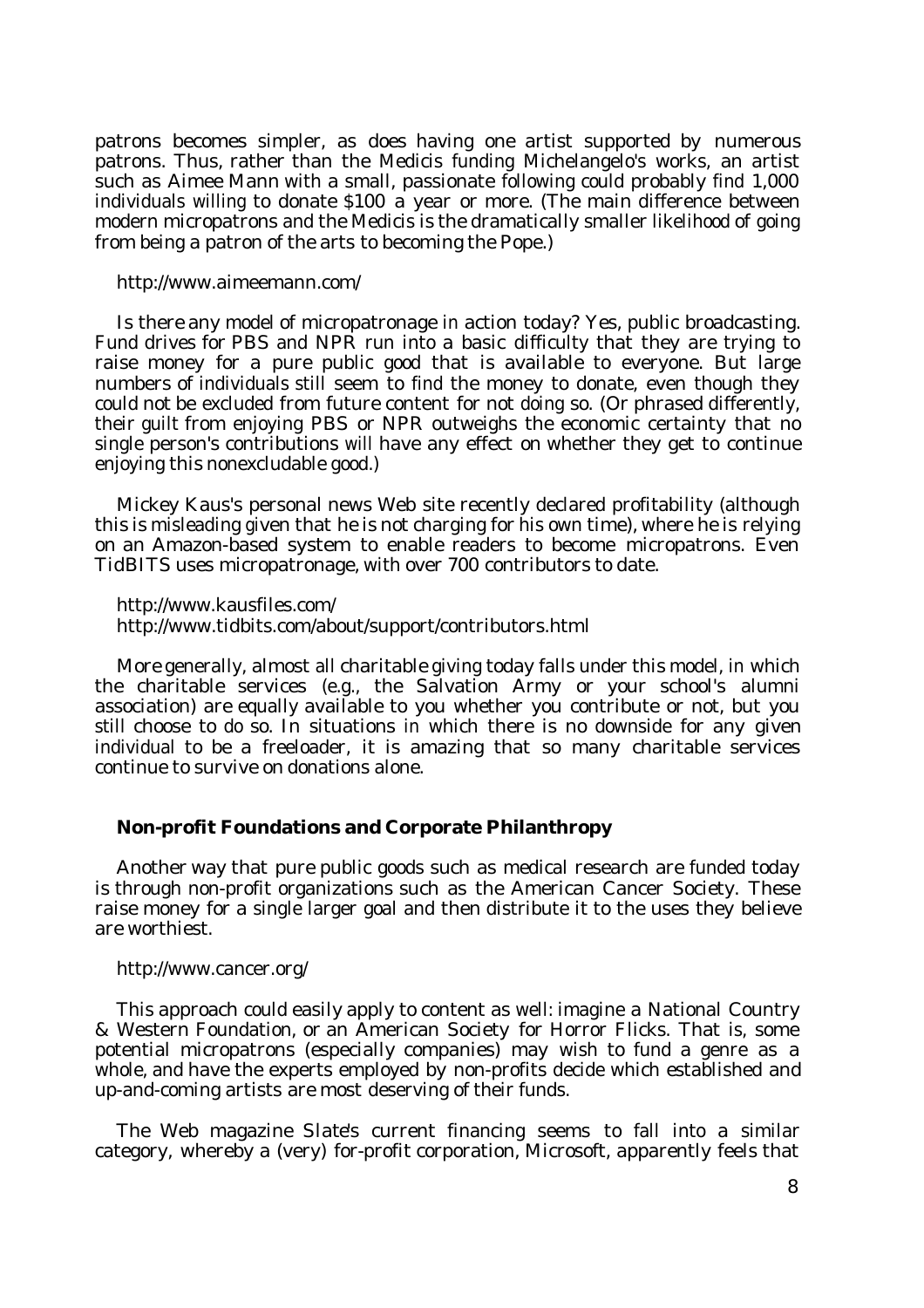the respect and gratitude it garners by funding a high-quality magazine is worth the \$20+ million a year that it spends to operate *Slate*.

<http://slate.msn.com/>

In fact, nearly all influential news and opinion magazines are financed by individuals and/or companies that appreciate the respect that seems to rub-off from financing top rate content. Examples include *The New Yorker* (Si Newhouse's Advance Publications), *The Weekly Standard* (Rupert Murdoch's News Corp.), and *The New Republic* (Marty Peretz). They certainly are not run on any generally understood financial principles, since they all lose money.

<http://www.newyorker.com/> <http://www.weeklystandard.com/> <http://www.thenewrepublic.com/>

As content becomes less excludable (meaning mainly that people are reading or listening via digital devices rather than through paper and CDs), many new such foundations will likely be needed.

#### **Sell Atoms Associated with Certain Bits**

Finally, one system that is beginning to work for funding a public good is to charge for physical items associated with given content. That is, even though bits are becoming impossible to charge for, many people will be willing to pay for the atoms associated with those bits. The most obvious are concert t-shirts, or micropatron plaques with a signed thank you from the content creator. Since (all but open- air) concerts are by definition excludable, fans will continue to pay real money to attend them. In the case of concerts, the atoms that fans are paying to be in proximity to are those of the artist herself.

Are there really enough funds available from these four methods - even combined - to pay for the next Madonna CD or an episode of The West Wing? Only time will tell. But, just as technology is nearly eliminating the cost of distributing information, so too is it drastically reducing the cost of creating content. The dinosaurs that took 50 people and dozens of supercomputers to create in the original *Jurassic Park* may soon be reproduced by a 16-year-old working after school on her home PC. The symphony that Mozart had to assemble an orchestra to hear can now be authored (and iterated, and iterated again) with a free music program in an afternoon (presuming the talent), with no musicians to train or pay. Of course, even these teenagers will need to pursue some combination of these funding mechanisms if they want to have their art be more than a hobby.

And those four options are it. Although I (and numerous hungry artists) will continue looking for new funding innovations, I can't currently envision many other ways that pure public good content could be funded. Which leads to the question addressed in the next essay, of whether all of this is fair.